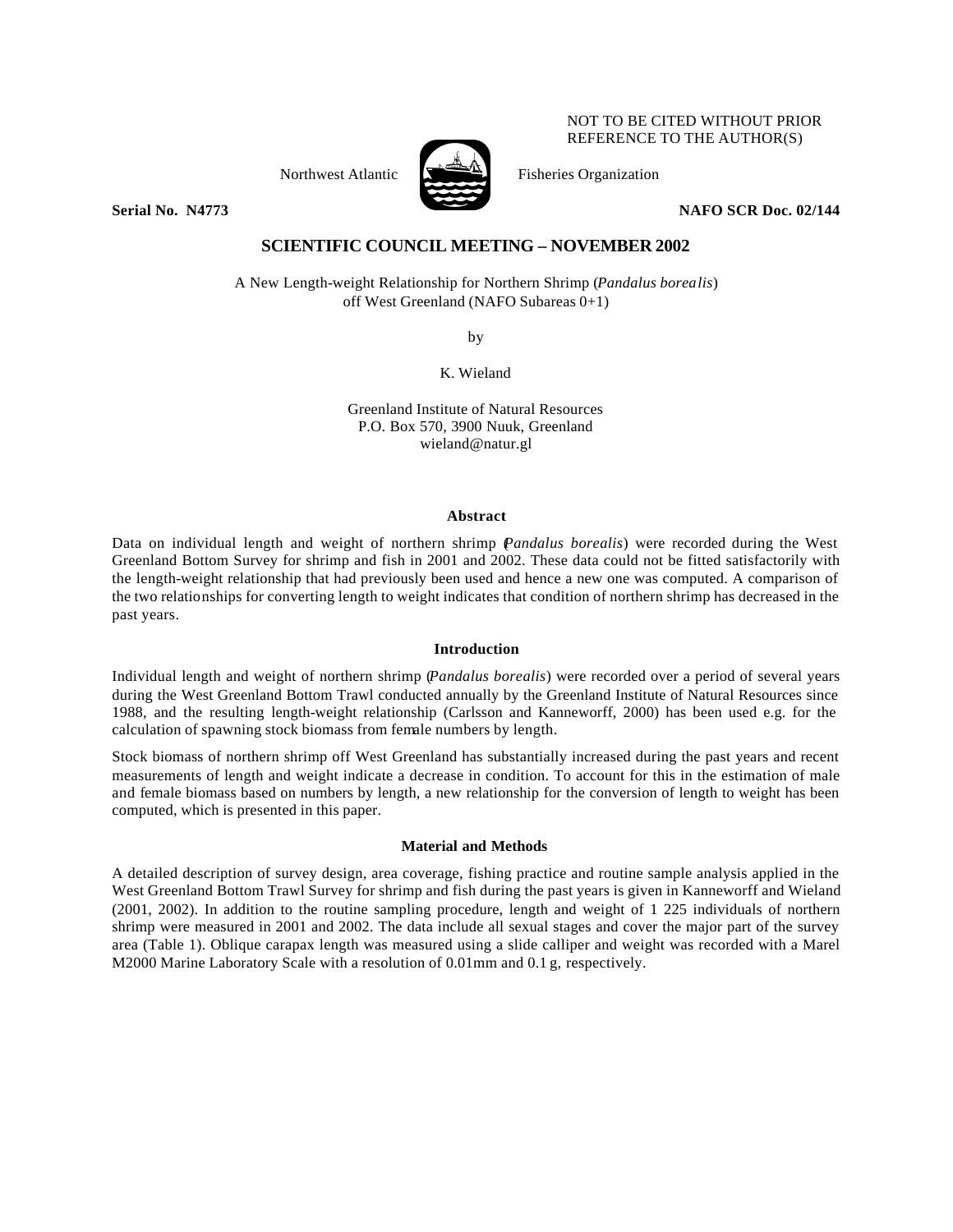#### **Results and Discussion**

Figure 1 shows length and weight of northern shrimp for all sexual stages and sampling areas pooled. The resulting length-weight relationship is:

$$
W=0.00048271 \ast CL^{3.0576}
$$

where W is the weight in g and CL is oblique carapax length in mm. Although derived from the pooled data, this relationship is suitable to fit the observations also for the single sexual groups (Fig. 2), i.e. males and juveniles, primiparous females (majority with headroe) and multiparous females (only a few were carrying eggs). A comparison with the length-weight relationship established by Carlsson and Kanneworff (2000) for the years prior to 2000 indicates a lower condition of northern shrimp in the most recent years (Fig. 2).

Recording of individual length and weight data of northern shrimp should continue in order to allow a more detailed statistical analysis on possible differences in the length-weight relationship between the various developmental stages and survey areas as well as to study the effect of the substantial increase in biomass and density, which has been observed in particular in some parts of the surveyed area, e.g. the Disko Bay, in the past years (Kanneworff and Wieland 2002), on the condition of northern shrimp.

#### **References**

Carlsson, D.M. and P. Kanneworff. 2000. Stratified-random trawl survey for northern shrimp (*Pandalus borealis*) in NAFO Subareas 0+1 in 2000. NAFO SCR Doc., No. 78, Ser. No. N4335, 27 p.

Kanneworff, P. and K. Wie land. 2001. Stratified-random trawl survey for northern shrimp (*Pandalus borealis*) in NAFO Subareas 0+1 in 2001. NAFO SCR Doc., No. 175, Ser. No. N4520, 23 p.

Kanneworff, P. and K. Wieland. 2002. Stratified-random trawl survey for northern shrimp (*Pandalus borealis*) in NAFO Subareas 0+1 in 2002. NAFO SCR Doc., No. 148, Ser. No. N4777, 25 p.

|                | TYUHIDUL IIIUASUITU        |                        |                        |
|----------------|----------------------------|------------------------|------------------------|
| Area           | Males<br>(incl. juveniles) | Primiparous<br>females | Multiparous<br>females |
| N              | 0                          | $\theta$               | 0                      |
| D              | 0                          | 26                     | 68                     |
| $\mathcal{C}$  | 73                         | 18                     | 16                     |
| W1             | 101                        | 58                     | 39                     |
| W <sub>2</sub> | $\theta$                   | $\overline{0}$         | 0                      |
| W3             | 32                         | 32                     | 28                     |
| W4             | 42                         | 15                     | 10                     |
| W <sub>5</sub> | 5                          | $\overline{2}$         | 7                      |
| W <sub>6</sub> | 161                        | 95                     | 147                    |
| W7             | 86                         | 18                     | 9                      |
| S1             | 20                         | 20                     | 20                     |
| S <sub>2</sub> | 45                         | 16                     | 16                     |
| Sum:           | 565                        | 300                    | 360                    |

## Table 1. Number of northern shrimp for which individual length and weight were recorded in 2001and 2002.

Number measured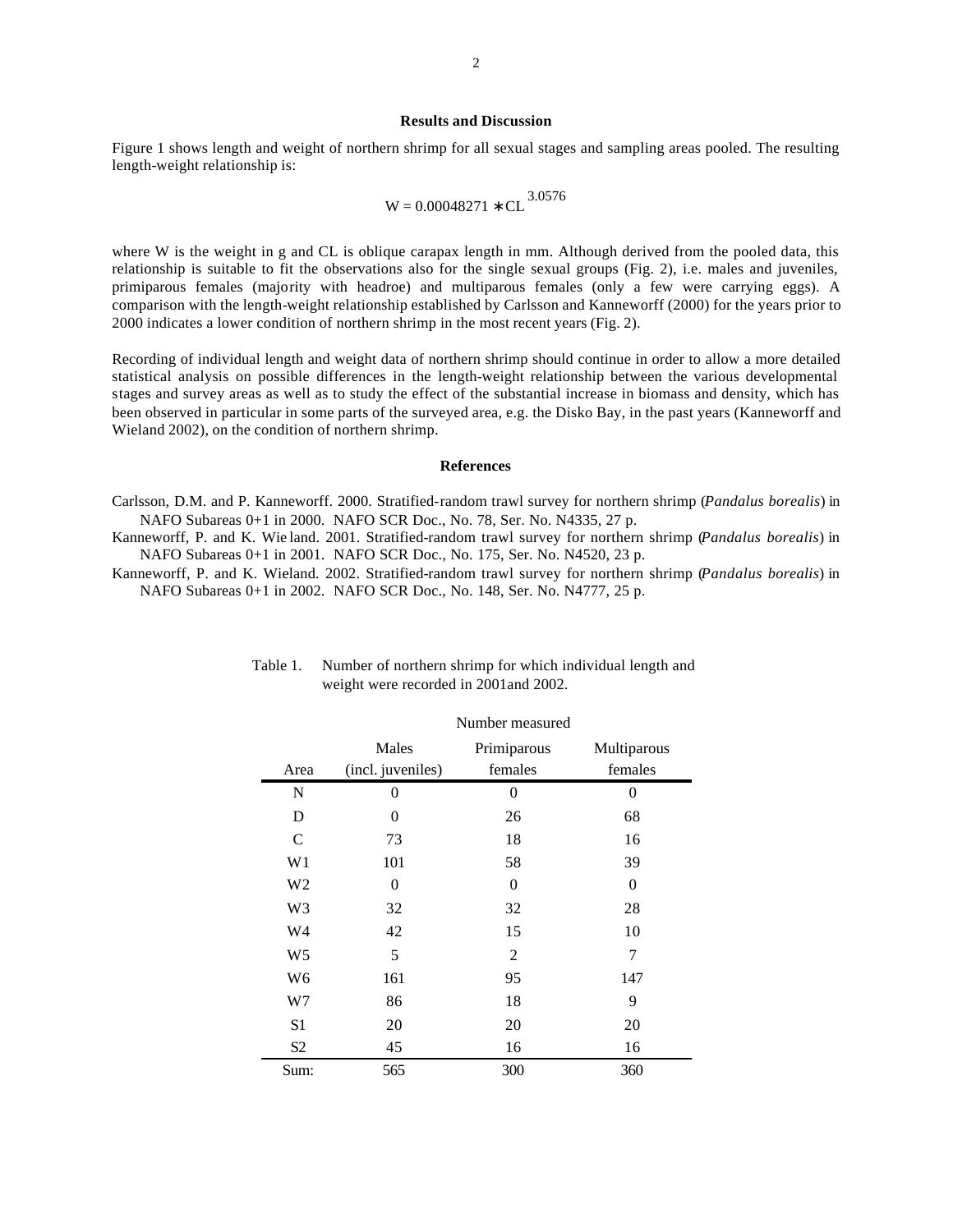

Fig. 1. Length-weight relationship of northern shrimp off West Greenland measured in 2001 and 2002.  $(Y = 0.000483 * X^{3.0576}$ ,  $r^2$ : 0.9716, n: 1225).